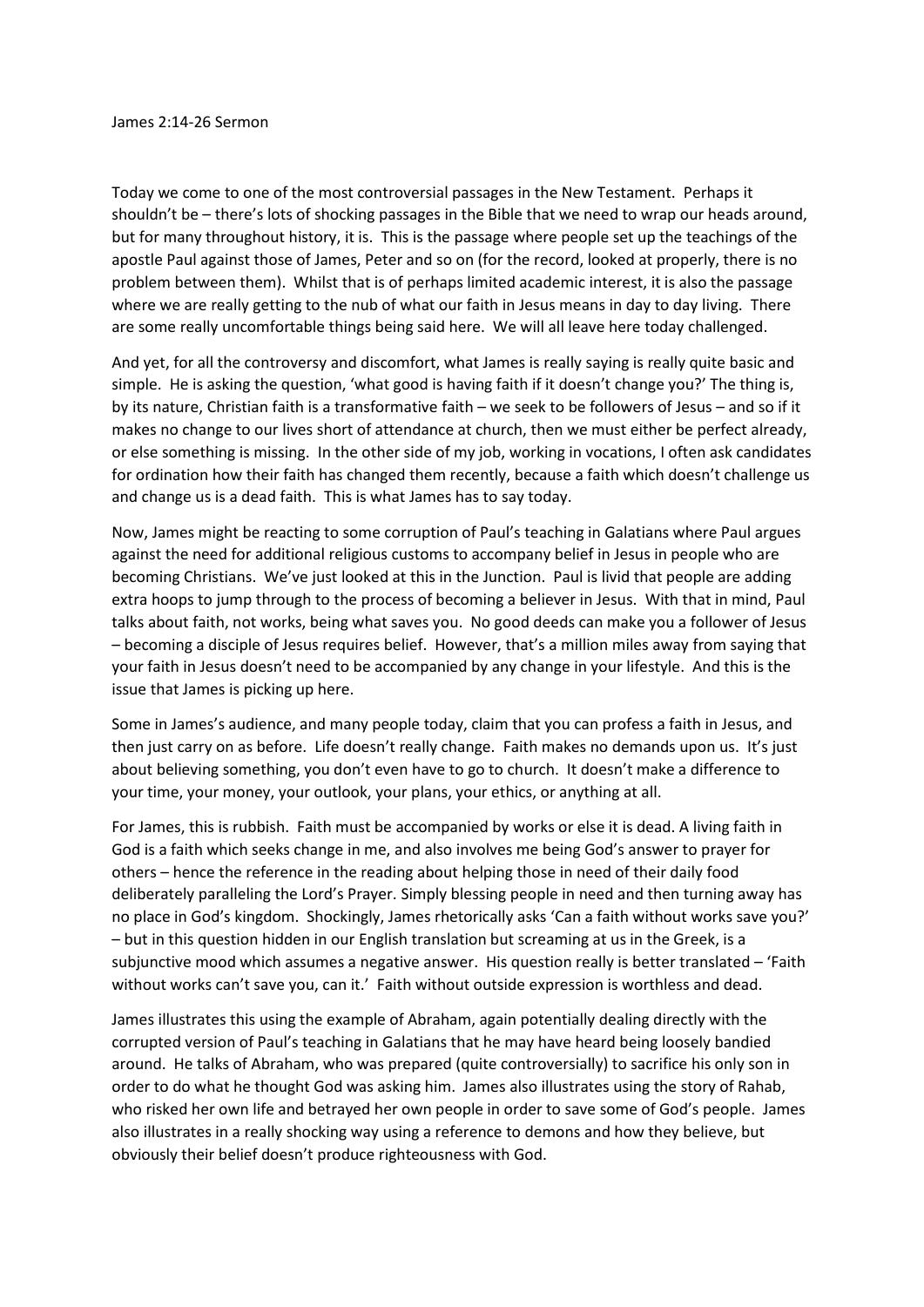You'll remember what I said last week about wisdom, well, this is also running through this passage. The language of being 'a friend of God' is connected to the Wisdom tradition in Judaism at the time. That Abraham believed, and acted in accordance with his belief, is a sign of wisdom for James.

Putting it all together then, for James, faith on its own, simply reduced to a belief which affects nothing else, is dead and is a sign of foolishness. It is the opposite of wisdom and being a disciple of Jesus. Real faith feeds the hungry, clothes the naked, chooses the people of God over their enemies, and even sacrifices that which is dear to us.

## So what do we do with this today?

It seems that to hold James and Paul together we must guard against two kinds of Christianity: the kind that is all in our heads, and the kind that is all in our hands.

Some of us have a Christian belief which is all in our heads. This includes those who nominally claim Christianity as their belief but it makes no practical difference and they may not even turn up to church, nevermind read their bible, pray, or get involve in Christian acts of service and discipleship. It also includes those who are total academics; who can quote Scripture, do their doctrine, come across as really wise and well-versed, trained in religion; but at the same time, again, it just doesn't translate into action. Maybe it used to, back when they learned the stuff, but now it is stagnant. To those of us in this camp, the stinging words of James should hurt us: 'Even the demons believe – and shudder.' James references the Shema, from Deuteronomy 6, where Jews affirm that God is Lord and God is one, and says that this knowledge and good theology by itself doesn't even mark you out as different from demonic forces! How terrifying. Those of us whose Christianity is all in our heads or is a glib identification only need to listen carefully. Faith without works is dead.

But we must also guard against Christianity on the other extreme which is all about action. It's all in our hands. The issue here is that there must be deep faith to back it up. Abraham didn't just wake up one morning and decide to go and attempt to kill Isaac; this deeply troubling act was part of an ongoing walk with God and was carried out in the confidence that God would provide. For those of us who carry out lots of Christian activities, good works, charitable actions, but whose faith, if we are honest, is waning; this is the wake-up call we need. If our kind of Christianity is all in our hands, there is no space for God. For those of us in this boat, often we do what we think is the right thing to do and just assume God is pleased and in agreement. What arrogance this is! Works without a deep, vibrant, growing and developing faith, isn't the dead faith which James talks about. Instead, it is undead – like the twitching of a body when the life has already gone, or like a zombie film where the undead walk without souls. We work without God's Spirit guiding us, but in doing so, we are soulless and directionless.

To guard against a Christian faith of the head or the hands, we must have a Christianity of the heart. The heart is where wisdom, theology, faith and action meet together. Where our faith envelopes us into the story of God's kingdom unfolding in God's world. Where we find our role within that unfolding as dedicated servants of Jesus Christ on earth, as answers to prayer, and as those who love God first and then love neighbour, but recognising that love is active.

Marriages don't work if the couple don't care for each other but simply go through the motions of what is expected, and neither do they work if they say they love each other but their actions towards each other are not loving. Marriages work if they are marriages of the heart, where love and action go together.